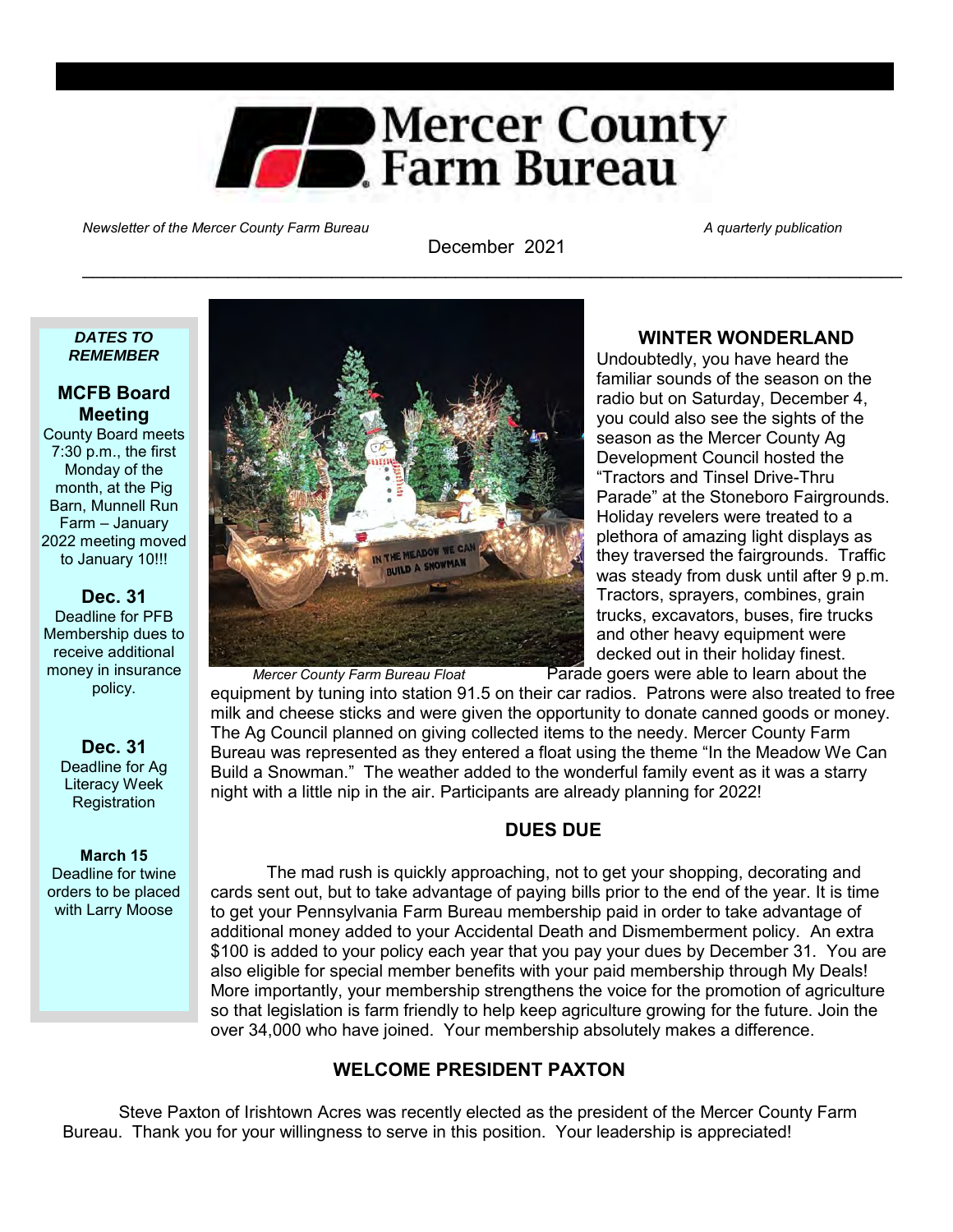# **SPOTLIGHT ON TIM HEETER MERCER COUNTY FARM BUREAU BOARD MEMBER**

*~Putting a name with a face and getting to know our members~*

 It has been an interesting journey from farm boy in Callensburg, PA to Mercer County Farm Bureau board member. Tim Heeter is newly elected to the board of the MCFB and will be an asset to the association. Tim grew up on a farm in Clarion County, went to college, joined the Air Force and then returned to Penn State University where he graduated with a degree in design engineering. He put his degree to good use in the business world as he worked on circuitry as well as computer networks and security from which he has retired. Tim's work took him to Florida for 16 years and then he returned to the Pittsburgh area where he and his wife, Cheri, raised their two children. After retirement, Tim and



Cheri moved to Mercer County where they live tucked away between Jackson Center and Franklin on their farm, Breezy Ridge Acres. Their hideaway includes goats, chickens, peacocks, guineas, and horses, but their primary focus is on bees. Tim is an experienced beekeeper and is president of the local organization. He currently has 50 hives and travels to farm markets and events to sell honey and bee related products. Originally Tim had planned on keeping busy with an apple orchard, but the bees, which were originally purchased to be used as pollinators, kind of took center stage while the apple trees fell by the wayside. The USDA has a multitude of rules which beekeepers must adhere to, although no one enforces the rules creating an uneven playing field, which is a constant source of frustration. Local honey has huge benefits for people with allergies. Look for more information on bees and honey in a subsequent newsletter! Tim is also a amateur radio operator. We are fortunate to have a man of Tim Heeter's life experiences on the board!

# *-IT'S THAT TWINE OF YEAR AGAIN-***2ND ANNUAL MCFB TWINE SALE**

Mercer County Farm Bureau is again offering for sale to members, high quality twine, stretch wrap, net wrap, ag bags, and silo covers at our cost. If you did not receive a price list, please call Larry Moose at 724-944-2666 and he will send you a price list. Payment must accompany order and received by March 15. Membership dues must be paid to participate.

# **AG LITERACY WEEK**



*Pennsylvania Ag Literacy Week focuses on connecting volunteers from the agricultural community to local classrooms to share the story of agriculture.* 

Volunteers throughout the state will read a book with an accurate and engaging theme about agriculture with a focus on kindergarten through second grade classrooms. It is an opportunity for Pennsylvania agriculturalists (farmers, industry representatives, FFA teachers and students, and others supportive of agriculture) to be the face of agriculture in kindergarten-2nd grade classrooms across the commonwealth.

Readers who participate in Pennsylvania Ag Literacy Week will have the opportunity to talk about farming and agriculture through the book they read as well as share their own story about farming, agriculture programs they are involved with or their connections to agriculture. After the book is read volunteers can engage further with students, if they choose, with an activity developed by the foundation that re-enforces the concepts they learned from the book. The book is then donated to the classroom teacher along with educational activities and resources to use throughout the school year. This year's book selection is *My Family Soybean Farm.*  Your registration fee of \$10 goes to purchase the book. You can register and find more information at

**<https://pfbfriends.com/ag-literacy-week/>**

or go to the Pennsylvania Farm Bureau website, click on resources, click on Friends of Ag Foundation and it will take you to the site where you will click on Ag Literacy Week. Info provided from PFB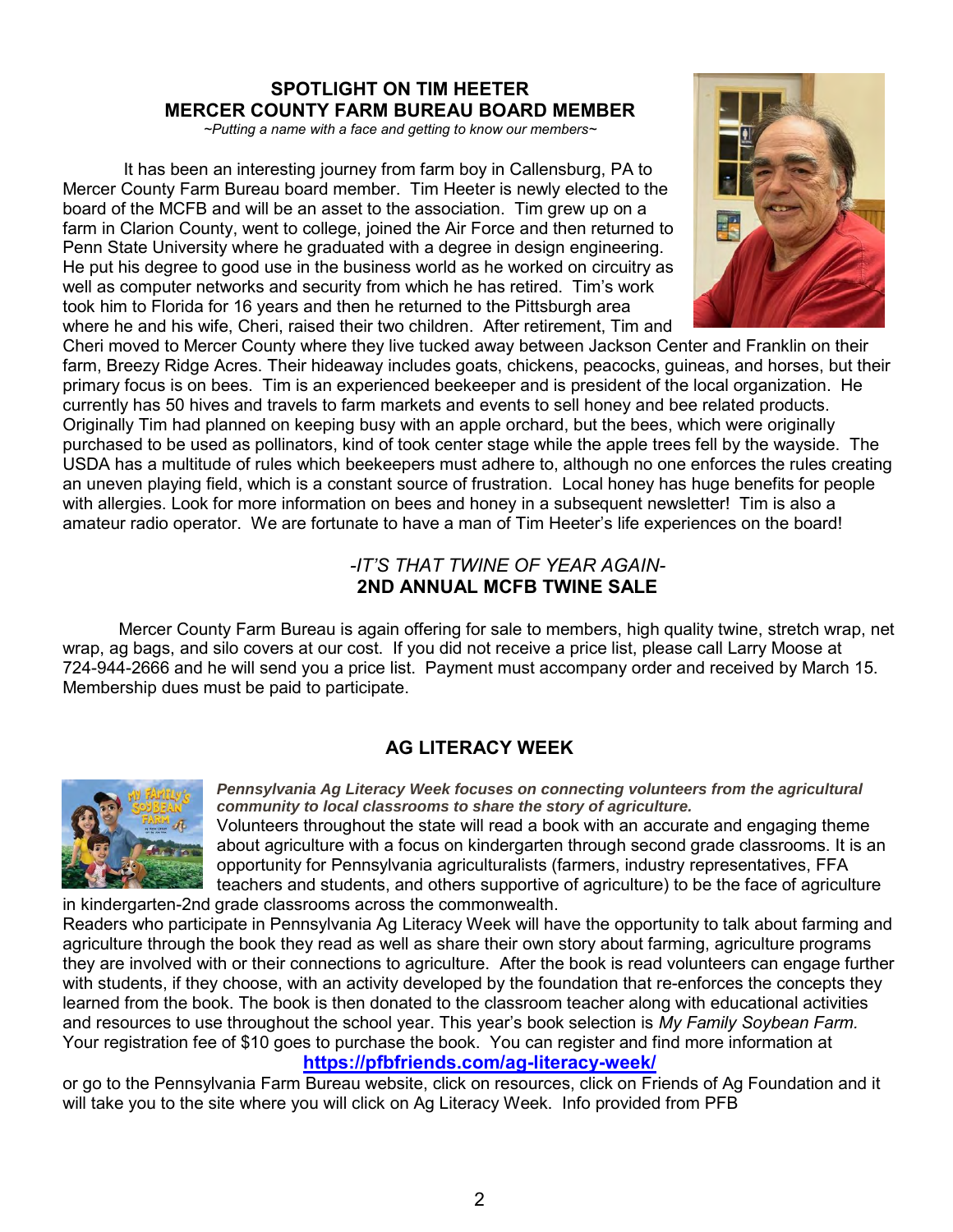# **LAKEVIEW STUDENTS LITERALLY GO ON A FIELD TRIP**

Students from Lakeview Middle School brought in their permission slips to go on a field trip in November. However, this field trip was truly a "field trip". Robotics students in grades 6 and 7 were anxious to learn about the process of moving grain from field to mill. These students are part of the First Lego League in which they program robots to perform specific missions as well as complete research on a problem relating to a given topic. This year students had to develop a way to deliver a product more efficiently. While many schools were looking at package delivery, the

# **MCFB DIRECTORS**

STEVE PAXTON 724-992-8718; 814-786-9752 [paxtonll.llp@gmail.com](mailto:paxtonll@yahoo.com) **PRESIDENT** 

LARRY MOOSE 724-533-4376 [lmooseacres@gmail.com](mailto:lmooseacres@gmail.com) Membership chair Vice president

ANDREW SPENCER 724-962-2620 [aspencer7810@gmail.com](mailto:aspencer7810@gmail.com) Vice president

LANA MOZES 724-588-9480; 724-456- 3538 [l\\_mozes@hotmail.com](mailto:l_mozes@hotmail.com) **Secretary** 

SAM HUFF 724-699-3609 [Sam@easthillfarm.farm](mailto:Sam@easthillfarm.farm) **Treasurer** 

JEANICE FERRIS **BRITVICH** 724-948-2973 [jeanice@ferrisfarm.net](mailto:jeanice@ferrisfarm.net)

WILLIAM CANNON 724-962-7250; 724-699- 3775 [easthill@easthillfarm.farm](mailto:easthill@easthillfarm.farm)

MARK CANON 724-734-9611 [markrcanon@gmail.com](mailto:markrcanon@gmail.com)

TIM HEETER 412-977-3076 [reteehmit@gmail.com](mailto:reteehmit@gmail.com)

**STATE BOARD MEMBER** WILLIAM THIELE 724-272-3263

Nautical Navigators from Lakeview decided to embrace their rural roots and learn about grain delivery. Serving as teachers for the day, Farm Bureau members Terry Shearer along with Todd Shearer showed the students their harvesting operation. The seven boys and two girls were able to see the combine and grain wagon up close and watch the harvesting process until the load reached the grain truck. The students were in awe over the massive amount of grain that resulted and the amount of fuel that is necessary each day. The equipment also brought oohs and aahs from the students. The students had thought of having drones take the grain to the mill, but quickly discovered that the weight of the grain could not be supported by a drone at this time.

The field trip didn't end there. The next planned stop was at the Sandy Lake Mills, operated by Brian and Adam Raymond, also Farm Bureau members. The students were taught the unloading process by Nicholas Bindas. The final stop before returning to school was at Land Pro in Stoneboro, to learn about equipment that is already in existence.

Even though these students live in an agricultural community, they were impressed, inspired, and surprised by the technology that is evident in harvesting. It was truly an eye opening experience for the middle schoolers. Thank you to all of the Mercer County Farm Bureau members who willingly took their valuable time to showcase agriculture to a new generation!



*Terry Shearer addresses the Lakeview Nautical Navigators as Todd Shearer looks on*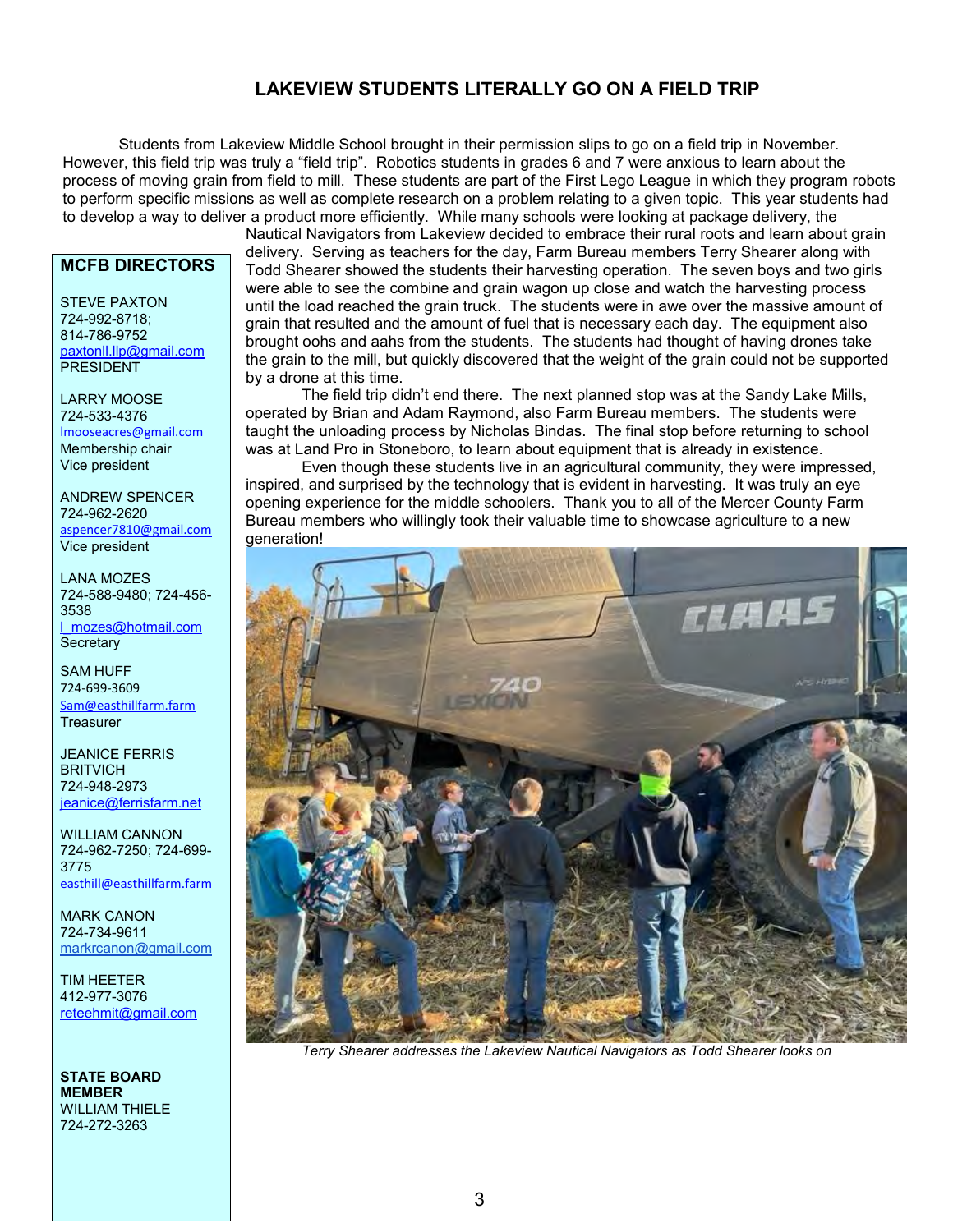# **FARM TO TABLE BUY LOCAL**

Farm to Table Buy Local is a non-profit created to promote healthy food grown in Western Pennsylvania. Since 2018, they have been promoting locally grown food via guides, online data bases, and events. If you are a producer of agricultural items and would like to have your information available for consumers, all you need to do to be included in the free Western Pennsylvania data base is to submit your listing on their website:

#### Farmtotablepa.com

 You may include pictures, recipes, or articles in addition to your contact information. Between 20,000 and 30,000 magazine style books are distributed throughout the Western PA region.

# **Christmas Tree Capital of the World??**

 Indiana, Pennsylvania has been known as the Christmas Tree Capital of the World, but that title may be in dispute. In the early 1960's there were about 200 tree farms in this county. Now there are only five or six that remain.

Pennsylvania continues to be a top producer of Christmas trees, but a shortage of trees due to the recession the late 2000's, a shortage of seeds, fungal disease, and deer damage have limited the supply.

 Pennsylvania ranks third in the nation in Christmas tree farms with more than 1,400 growers. The farms account for more than 31,000 acres and produce about one million trees cut each year. It takes an average of 7 years before a tree is ready for market. For every tree that is cut, one to three seedlings take its place.

#### **Christmas Tree Tidbits**

- The official Christmas tree tradition at Rockefeller Center began in 1933. Since 2004 the tree has been topped with a 550-pound Swarovski Crystal star. And since 2007, the tree has been lit with 30,000 energy-efficient LED's which are powered by solar panels.
- Every year since 1947, the people of Oslo, Norway have given a Christmas tree to the city of Westminster, England. The gift is an expression of good will and gratitude for Britain's help to Norway during World War II.
- In 1856 Franklin Pierce, the 14th President of the United States, was the first President to place a Christmas tree in the White House.
- Teddy Roosevelt banned the Christmas tree from the White House for environmental reasons.
- From 1948 to 1951, President Truman spent Christmas at his home in Independence, Missouri, and lit the National Community Christmas Tree by remote control. Truman agreed to stay at the White House for Christmas 1952, and personally lit the tree.
- The first Christmas tree retail lot in the United States was started by Mark Carr in New York, in 1851
- From 1887-1933 a fishing schooner called the "Christmas Ship" would tie up at the Clark Street Bridge in Chicago and sell spruce trees from Michigan to Chicagoans.
- In 2012, 35% of real Christmas trees sold were from chain stores or garden centers/nursery, 24% from cut and harvest farms, 15% from retail tree lots, and 15% from non-profit groups.
- In 2012, 85% of the Christmas trees purchased were pre-cut, and 14% were cut-your-own.
- An estimated 175,000 real Christmas trees are sold via e-commerce or catalogue and shipped mail order.
- In the United States, there are more than 15,000 Christmas tree farms.
- Approximately 100,000 people are employed full or part-time in the Christmas tree industry.
- 24.5 million farm-grown Christmas trees were purchased in the United States in 2012, with a real market value of \$1.01 billion.
- Oregon, North Carolina, Michigan, Pennsylvania, Wisconsin, Washington, New York, and Virginia are the top Christmas tree producing states.
- An acre of Christmas trees provides the daily oxygen requirements of 18 people.

Sources: National Christmas Tree Association, USDA Census of Agriculture, PolitiFact.com, Christmas Tree Farm Network, Christmas Trees Magazine, Forestry.about.com, Facts about Treecycling, U.S. Commerce Dept., NFPA Fire Analysis and Research. Special thanks to Rick Dungey of the NCTA for his assistance.

Updated by: University of Illinois Extension Master Gardeners Janice Byron, Carol Stitzer, and MaryAnne Spinner

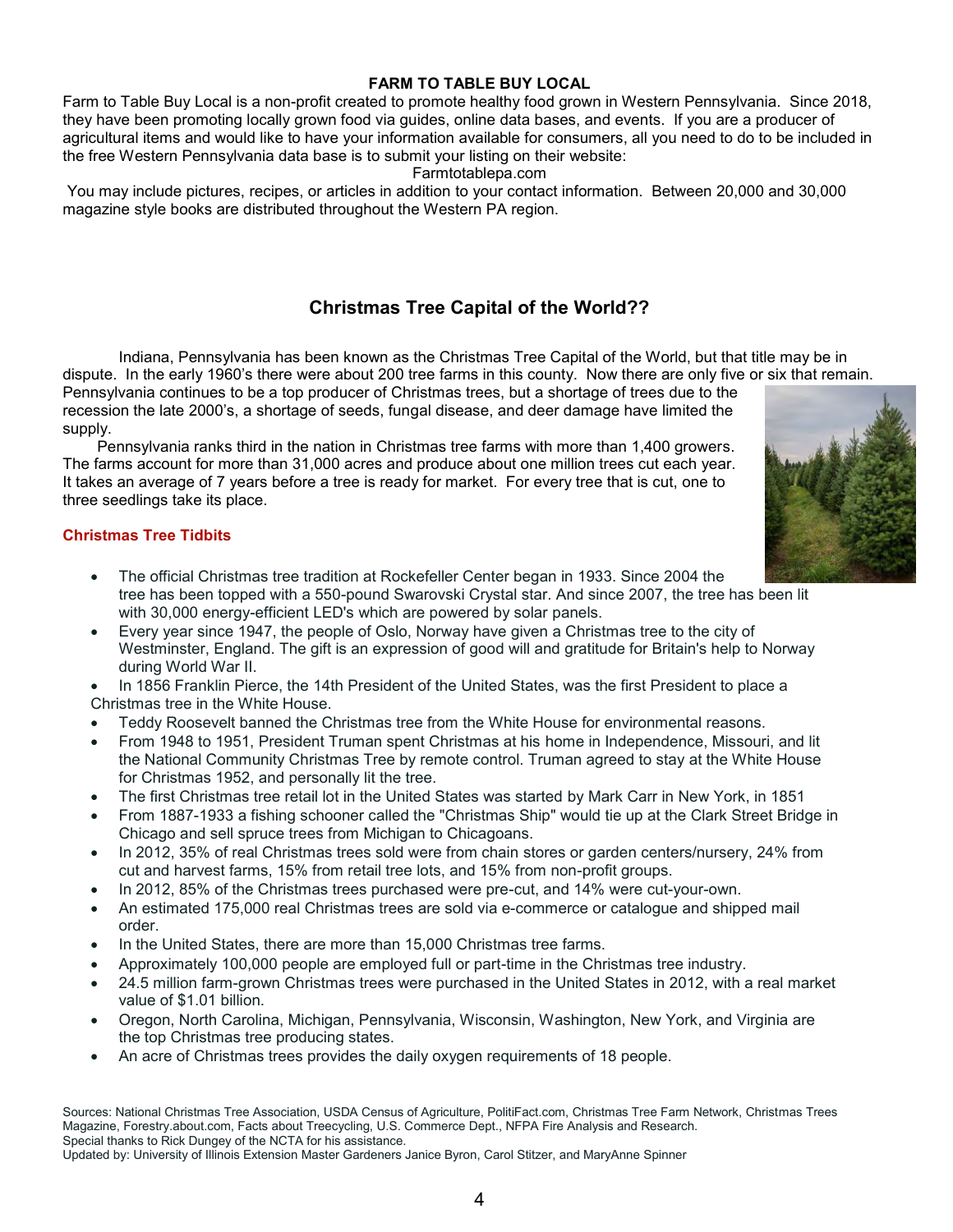#### **USDA Extends Disaster Set-Aside for Direct Loans Until 2022**

The USDA has extended the availability of COVID-19 Disaster Set-Aside (DSA) for installments due through Jan. 31, 2022. In addition, FSA will permit a second DSA for COVID-19 and a second DSA for natural disasters for those who had an initial COVID-19 DSA. Requests for a COVID-19 DSA or a second DSA must be received no later than May 1, 2022.Last year, FSA broadened the use of the DSA. Normally used in the wake of natural disasters, the DSA can now allow farmers with USDA farm loans who are affected by COVID-19 and determined to be eligible to have their next payment set aside. FSA provides up to a 95% guarantee against possible financial loss of principal and interest. Producers can explore available options on all FSA loan options at [fsa.usda.gov](https://www.fsa.usda.gov/) or by contacting their [local USDA](https://www.farmers.gov/working-with-us/service-center-locator)  [Service Center.](https://www.farmers.gov/working-with-us/service-center-locator) Additionally, more information related to USDA's response and relief for producers can be found at [farmers.gov/coronavirus.](https://www.farmers.gov/coronavirus)

#### **State Senate Passes Bills to Ease Transportation Restrictions on Farmers**

The state Senate has passed two bills supported by Pennsylvania Farm Bureau that would broaden farmers' use of farmregistered vehicles and driver's licenses. Senate Bill 725 clarifies the types of licenses that farmers are required to have when operating trucks or truck combinations with a gross vehicle weight more than 26,000 pounds, and SB 736 will allow farmers to use farm-registered vehicles for the home delivery of products they produce on their farms. Senators passed both bills unanimously, 49-0. SB 725, introduced by Sen. Camera Bartolotta, clarifies Act 170, which the General Assembly unanimously passed in 2014. That legislation says that farmers do not need a commercial driver's license (CDL) to operate a farm vehicle, or combination, with a GVW of 26,000 pounds or greater. Recent action by State Police has left confusion as to whether farmers need a Class A license instead of the more-common Class C license. SB 725 clarifies that farmers are permitted to operate vehicles with a GVW over 26,000 pounds with a Class C driver's license. SB 736, introduced by Sen. Wayne Langerholc, streamlines the home delivery of milk and other agricultural products with a farm-registered vehicle. Currently, the state's vehicle code stipulates farmers can use farm-registered vehicles only for the transportation of products to and from a place of business. Farmers would need to obtain a commercial vehicle registration for home deliveries, and the vehicle code prevents commercial vehicles from being registered as farm vehicles. SB 736 will ensure that farmers are able to use farm-registered vehicles to deliver products to both businesses and private homes. SB 725 has also passed out of the House transportation committee unanimously. Both bills await further House consideration.

#### **PMMB Maintains Over-Order Premium**

The Pennsylvania Milk Marketing Board has issued a pricing order maintaining the Class I over-order premium price for milk at \$1 per hundredweight. The order, which started on Oct. 1, also continues the formula for determining the fuel adjuster add-on. PMMB's pricing order will remain in effect through March 31, 2022.

## **DEP Announces New Energy Efficiency Rebate Program for Farmers**

The Pennsylvania Department of Environmental Protection has a new rebate program for farmers to help with the cost of energy efficiency projects. The Agriculture Energy Efficiency Rebate Program is offering rebates to defray the costs of installing LED lighting or variable frequency drives on the farm, which can save energy while saving money on utility bills. Applications will be accepted from Sept. 20, 2021 through March 31, 2022 on a first-come, first-served basis as long as funding is available. The available rebates will pay for 50% of the equipment costs, up to \$2,000. Total funding to any one applicant will not exceed \$5,000. For complete program guidelines and application instructions, visit the DEP [agriculture and farming energy webpage.](http://www.dep.pa.gov/agricultureenergy)

#### **USDA Announces \$700 Million in Grant Funding for Farm and Food Workers Affected By COVID-19**

USDA announced that \$700 million in competitive grant funding will be available through the new Farm and Food Workers Relief (FFWR) grant program to help farm workers and meatpacking workers with pandemic-related health and safety costs. For more information about upcoming webinars, grant eligibility, and program requirements, visit the FFWR webpage at [www.ams.usda.gov/services/grants/ffwr](https://r20.rs6.net/tn.jsp?f=001bGIeaJcq4dR2zAzXDV436eK5eszOiNizdAmw26Q5_AjO2JSZ_E02aCzfQf7poD3vvQhPH3wExZJTDcLewdTrikJ9oFWvPYPV730CLfFotLFgn7VcFsFdsxyG2v_eOBoOI8YZSWH8RMyraaGTI8_QirB45Pt-d6WSbWTVDYJ3rvv63sbhUqquew==&c=sudvSuOuAGd_7yRF9tRdvITUMJHDK3ZqWZcJHN3kD8YhakgM242usA==&ch=-HAK21BPhwgc-ukwxyLyCpG67LDv79bt3_VZjRBZGbvdzynrXMXFVA==)

#### **USDA Announces \$700 Million In Relief to Small Producers and Processors, Farmers' Markets Impacted by COVID-19**

The USDA announced another \$700 million in new grant programs to help small producers who have not yet received federal assistance in response to the COVID-19 pandemic. The new program – the Pandemic Response and Safety (PRS) Grant will provide assistance to small businesses in certain commodity areas, including small scale specialty crop producers and processors, shellfish, aquaculture and other select producers, meat and other processors, distributors, and farmers' markets. Updated information regarding the PRS programs will be available on the Agricultural Marketing Service website: [www.ams.usda.gov.](https://r20.rs6.net/tn.jsp?f=001Eo0Ka4kZT3lw9q0REUTpbdfthCJGB9Zx_cKsa7EF6T8QL6CoChHH7QO-jk0TPI-4_B3hATIuehAkTbDG1rlJnLiGUEy8IC48NHbrWEbEC8Cjtdn1rPBM51ABhiwqFRsW5XQmLV11B-_tdmRcMsXZmA==&c=m9_xe7V9w_gWi1JxAiLE65J2kHmyVNI1Qcb498p4An-fmL5JtP9pFw==&ch=iyIg188xwYqjw7BitNnNPHz6WchTsgxknME7oeQoFr0YCWoyl_bCGw==)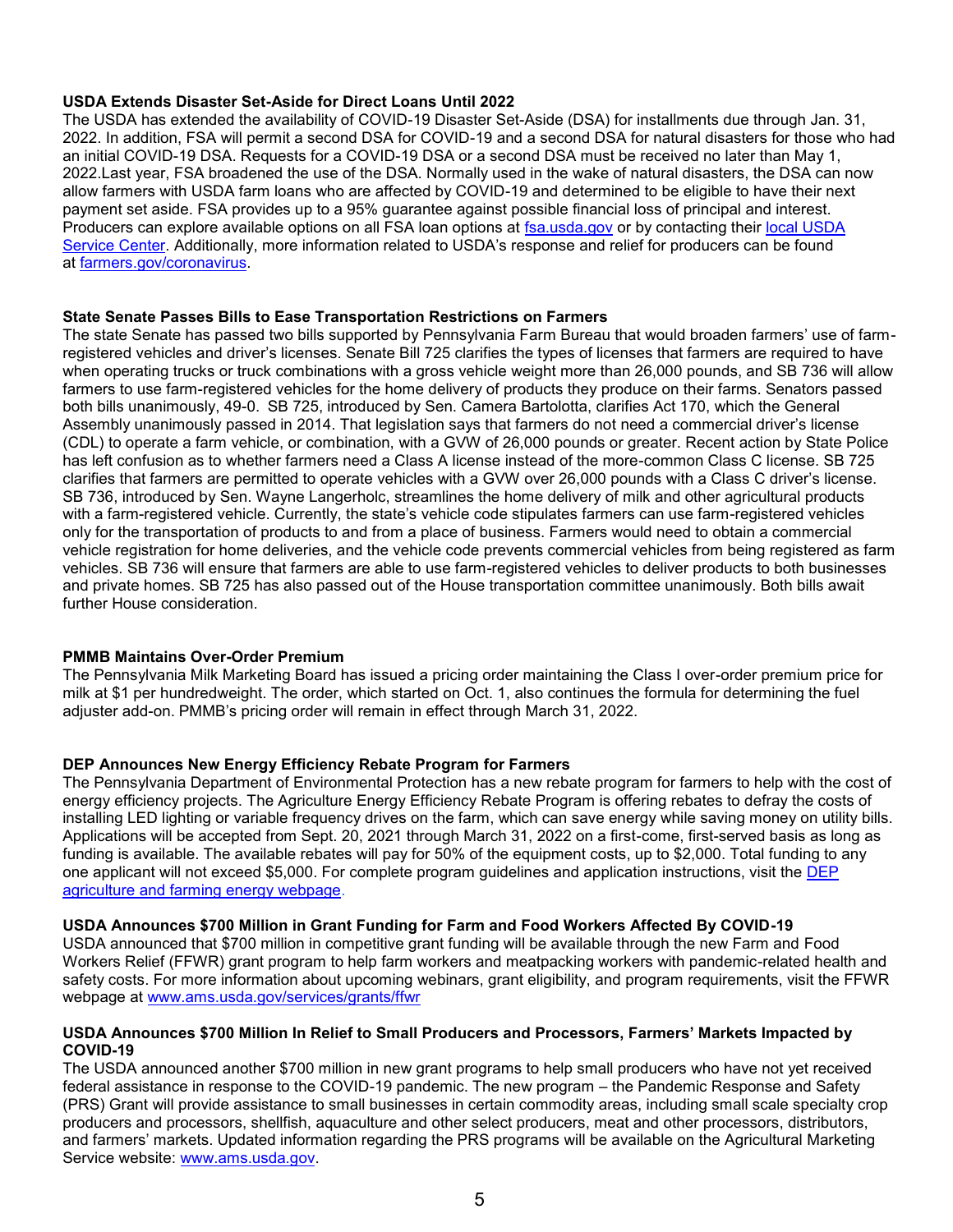#### **Farm Bureau Raises Concerns about Partisan Reconciliation Package**

American Farm Bureau Federation President Zippy Duvall this week sent a letter to congressional leadership expressing deep concerns about the reconciliation package the House will begin considering this month. AFBF urged lawmakers to avoid tax increases on America's farmers and ranchers and ensure transparency and stakeholder involvement throughout the legislative process. Congress is considering another massive partisan bill through reconciliation, which would be paid for by steep tax hikes on farmers and ranchers.

### **Mental Health Resources Available**

Research has found that many farmers are experiencing new stress and mental health concerns as a result of the COVID-19 pandemic, the farm economy and other pressures.

If you or someone you know is struggling or has concerns about their mental health, please **know that you are not alone and there is help available**.

There are unique factors that affect stress in the farming community as well as unique warning signs that someone is struggling. Those include:

- Change in routines or social activities
- Decline in the care of domestic animals
- Increase in illness or other chronic conditions
- Increase in farm accidents
- Decline in appearance of the farm
- Decreased interest in activities or events
- Signs of stress in children including struggles with school

#### **Help and Resources Available:**

- **National Suicide Prevention Lifeline:** Call 1-800-273-TALK (8255) or use the online chat at **suicidepreventionlifeline.org/chat** 24/7 for free and confidential support and to be connected with a skilled, trained counselor in your area.
- **Crisis Text Line:** Text HOME to 741741 for 24/7 support via text.
- **PA 211** is a United Way statewide partner which offers trained resource navigators who can tell farmers what services may be available in their area to help with a variety of health and human service needs, from utility or food assistance to mental health support. Visit **www.pa211.org**, dial **211** from any landline or cell phone, or text your zip code to **898-211**.
- **Avera Health Farm and Rural Stress Hotline:** Call 800-691-4336 to be connect with a skilled, compassionate mental health professional.
- **Substance Abuse and Mental Health Services Administration:** Call 1-800-662-HELP (4357) for treatment locators, SAMHSA's National Helpline, a Disaster Distress Helpline and other important information.

Find additional resources, learn tips for starting important conversations about mental health, and register for free rural resilience training by visiting **farmstateofmind.org**.

## **Contact information for our national and state legislators:**

## **U.S. Senator Bob Casey**

17 South Park Row, Suite B-150 Erie, PA 16501 Phone: 814-874-5080

## **U.S. Senator Pat Toomey**

United States Federal Building 17 South Park Row, Suite B-120 Erie, PA 16501 Phone: 814-453-3010

## **Congressman Mike Kelly**

33 Chestnut Avenue Sharon, PA 16146 Phone: (724) 342-7170 [www.Kelly.house.gov](http://www.kelly.house.gov/) 

## **State Senator Michele Brooks**

100 Hadley Road Suite 9 Greenville, PA 16125 (724) 588-8911 [mbrooks@pasen.gov](mailto:mbrooks@pasen.gov)

# **State Representative Mark Longietti**

2213 Shenango Valley Freeway, Unit 2-E Hermitage, PA 16148 Phone: [724-981-4655](tel:7249814655) [mlongiet@pahouse.net](mailto:mlongiet@pahouse.net) **State Representative Timothy Bonner**  234 West Pine St. Grove City, PA 16127 724-458-4911 [tbonner@pahousegop.com](mailto:tbonner@pahousegop.com) 

**State Representative Parke Wentling**  395 High St. P.O. Box 17 Conneaut Lake, PA 16316 Phone: 814-382-7200 [pwentling@pahousegop.com](mailto:pwentling@pahousegop.com)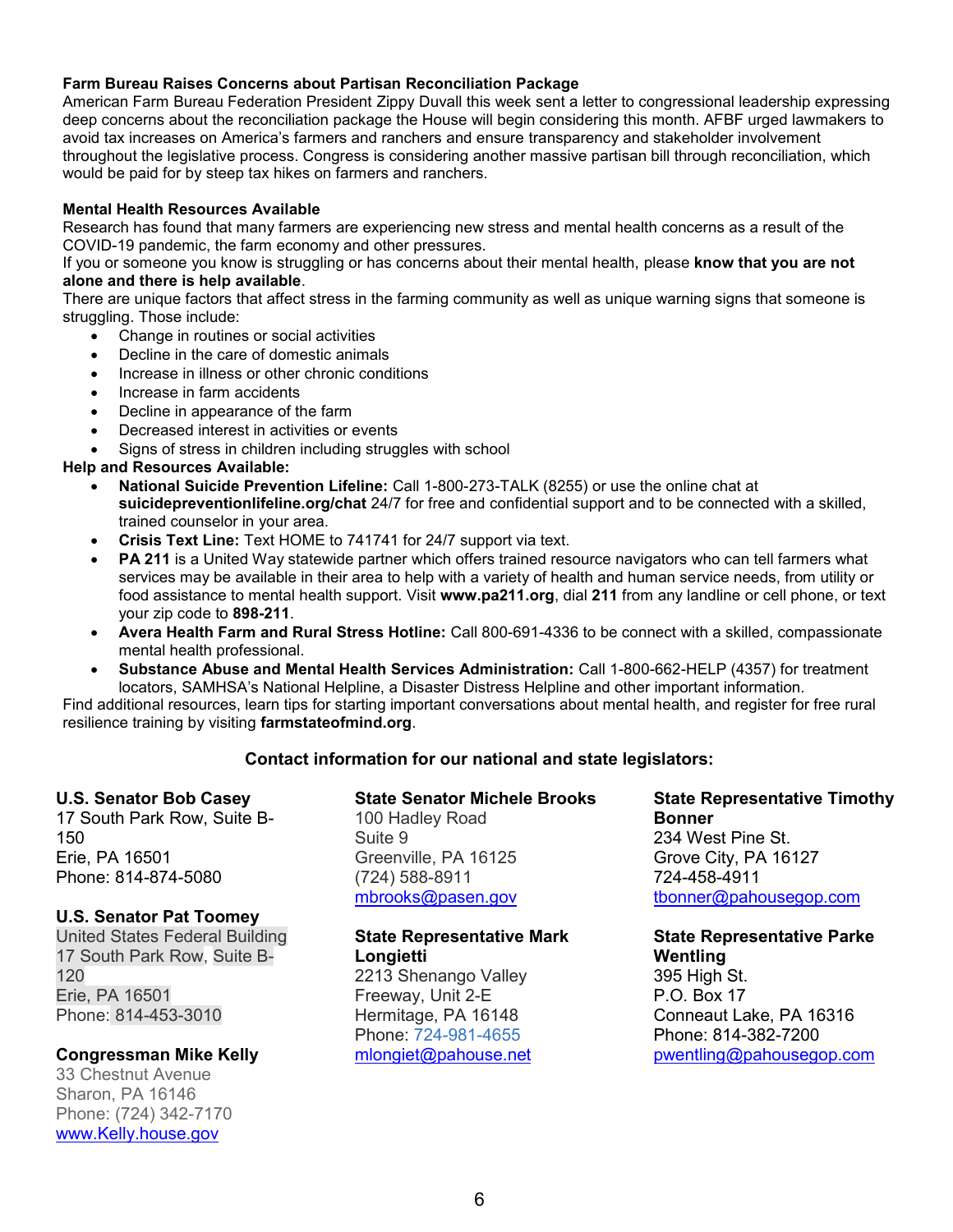

Pennsylvania Farm Bureau knows you work hard for your money and your membership should too. Visit<br>www.pfb.com/services to see how to get your share of \$2.7 million in annual savings

To redeem discounts, ise the required codes, websites, and/or phone numbers found by logging into the Members Only website at www.pfbmembers.org Member Benetits are subject to change<br>Membership Dues Are Non-Retundable